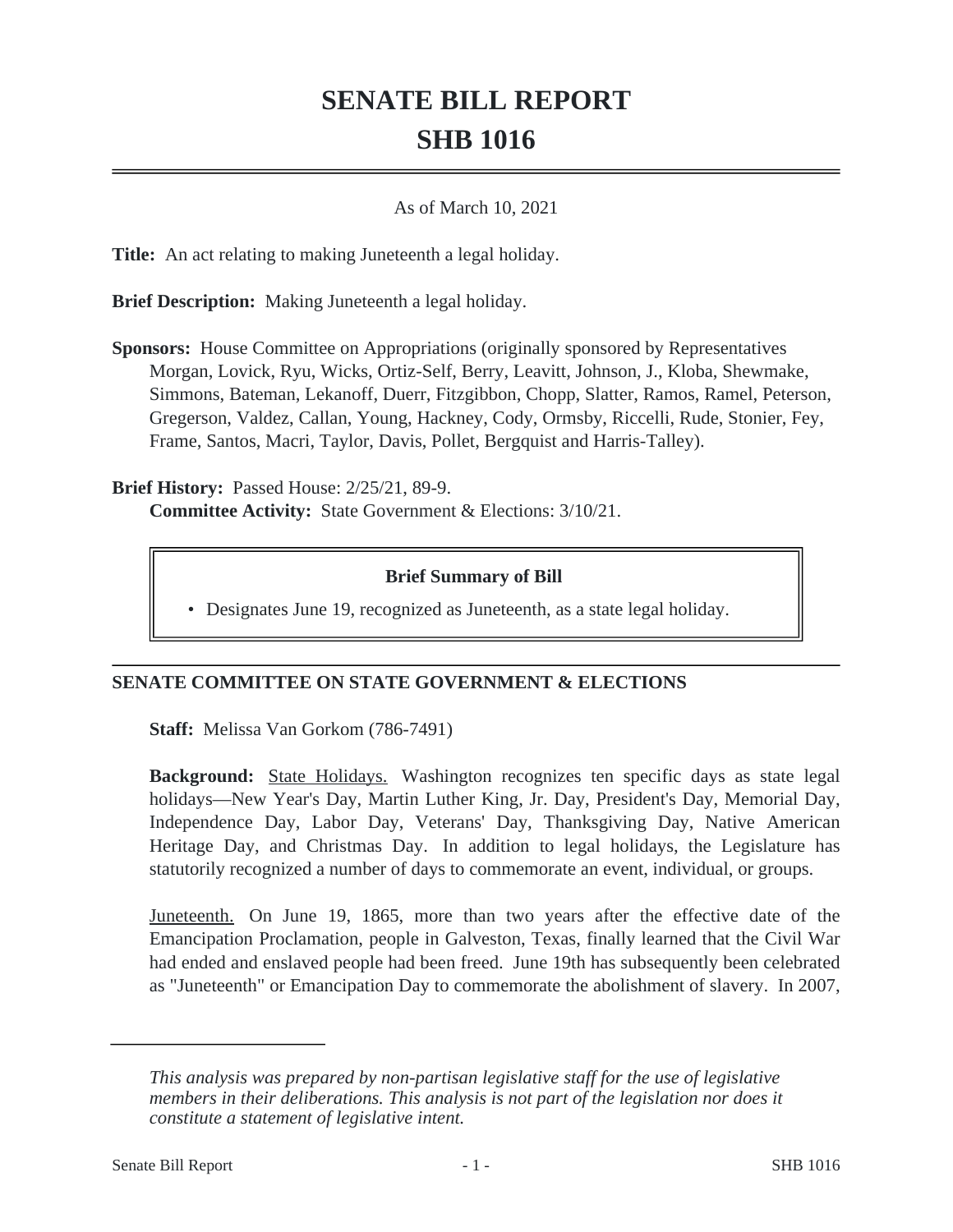the Legislature designated Juneteenth as a day of remembrance for when slaves learned of their freedom. Forty-six other states and the District of Columbia also recognize Juneteenth as either a holiday or day of observance.

**Summary of Bill:** June 19, recognized as Juneteenth, is designated a state legal holiday.

**Appropriation:** The bill contains a null and void clause requiring specific funding be provided in an omnibus appropriation act.

**Fiscal Note:** Available.

### **Creates Committee/Commission/Task Force that includes Legislative members:** No.

**Effective Date:** Ninety days after adjournment of session in which bill is passed.

**Staff Summary of Public Testimony:** PRO: This makes Juneteenth a state paid holiday to commemorate the end of slavery, honor those who were held in captivity, and acknowledge the years of trauma. Though some ancestors were freed in 1863, the knowledge of freedom did not reach the last enslaved people until June 19, 1865. In all stages of my education, I have never had equal opportunity to learn of my true history in a form where blackness is celebrated for the involuntary contribution of my ancestors in American history as a whole, rather I have been taught false history that slavery ended after the Civil War. Continuing this false narrative undermines black and brown citizens in this country and the long lasting effects of Jim Crow laws after the Civil War. The black African American community has spent decades being told to wait, yet they are still in abject poverty with insurmountable barriers. Black folks are still fighting for the right to be seen and heard in the stories, history and contributions to America. This is a distinct step towards an antiracist future we claim to be pursing as we cannot move forward without knowing and claiming our history and that is not possible without acknowledging it and working to dismantle the systems the institution of slavery has left behind.

Some say that it costs too much to acknowledge the end of slavery, but when will it be cheap enough to acknowledge that slavery was wrong and we should honor the memory of those who suffered under that yoke. Data shows that this country made over \$3 trillion on the backs of my ancestors so requesting a paid holiday is not close to the real cost of racial injustice, consider this to be a down payment. Some say the state of Washington did not have slavery, but Washington benefited from the \$3 trillion, and the state of Washington was not a state on July 4, 1776, yet we celebrate that holiday each year. This bill would provide the opportunity to learn about the true independence day for the black community. Our family celebrates Juneteenth on the Fourth of July to try to teach the history but it is important to have this as a paid state holiday so we do not have to share holidays. It is an important day in United States history, the end of slavery in United State is a cause of celebration, remembrance and an opportunity to learn. This is a history we should all know and having it as a holiday will help. Over the past year the Governor has heard from many